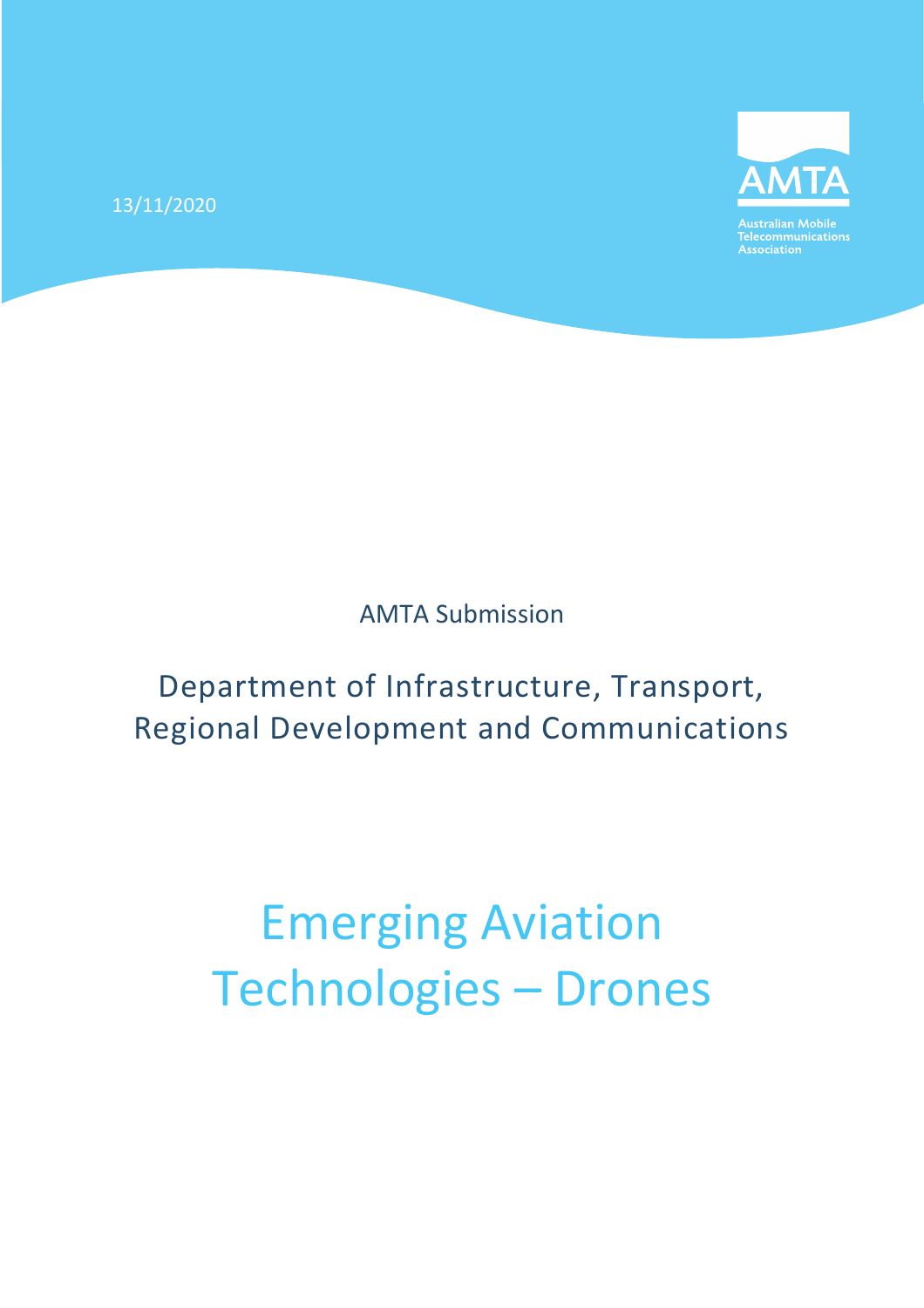# About AMTA

The Australian Mobile Telecommunications Association (AMTA) is the peak industry body representing Australia's mobile telecommunications industry. Its mission is to promote an environmentally, socially and economically responsible, successful and sustainable mobile telecommunications industry in Australia, with members including the mobile network operators and service providers, handset manufacturers, network equipment suppliers, retail outlets and other suppliers to the industry. For more details about AMTA, see [http://www.amta.org.au.](http://www.amta.org.au/)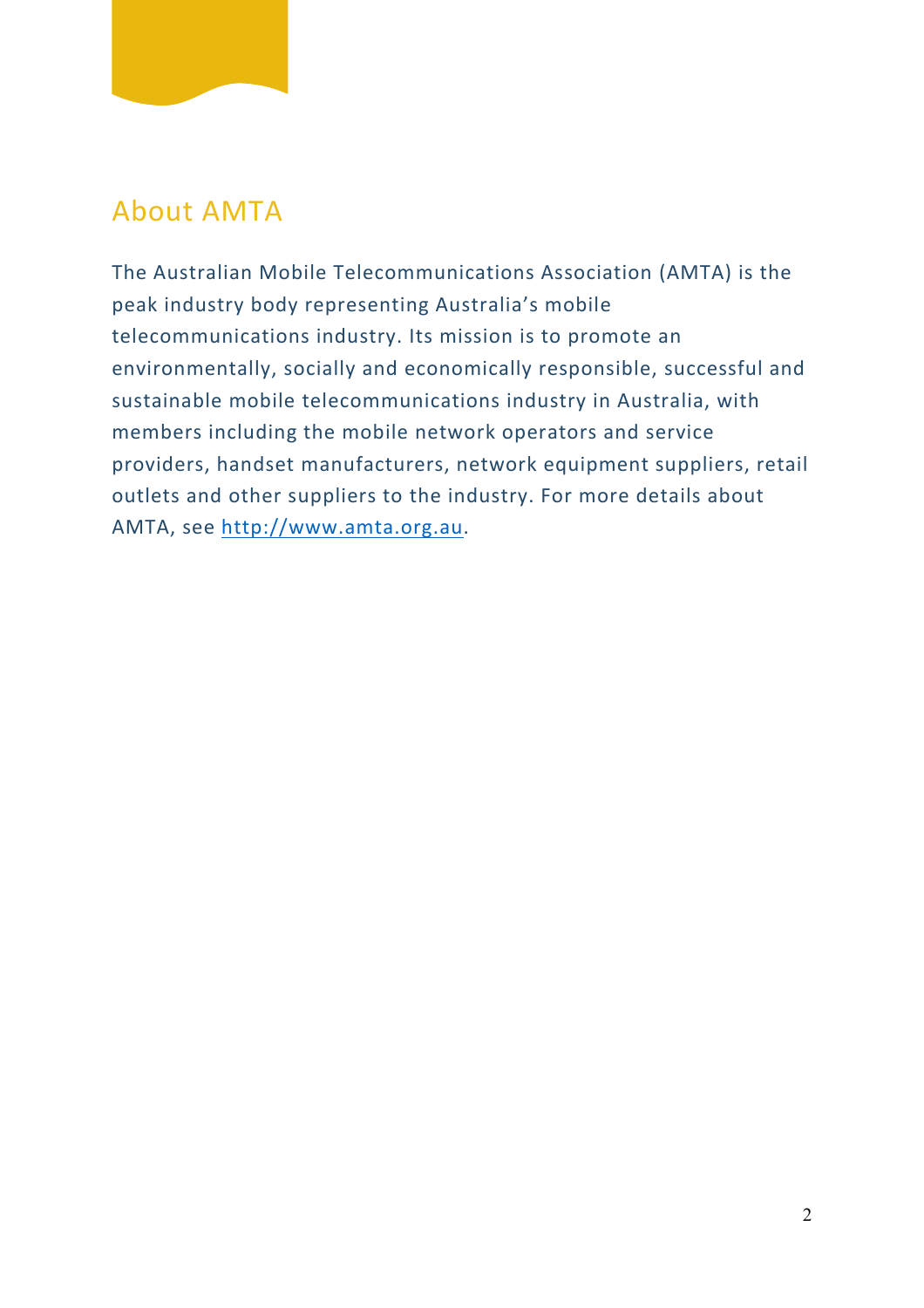#### **Overview**

AMTA welcomes the opportunity to provide a mobile industry view in relation to the development of a national policy for the management of drones and other emerging aviation technologies. We understand that the Issues Paper is a starting point for ongoing discussion and collaboration between stakeholders to develop a comprehensive national policy that enables Australia to take advantage of the many benefits and innovative applications drone technologies will bring to our economy and society, while still balancing the management of risks in relation to safety, security and interference to mobile communications networks. AMTA particularly appreciates that the Government is ensuring that a consistent, national approach is adopted as we believe this will serve to foster investment and ensure regulations are not unduly burdensome on industry. We support the Department's proposed core principles and proposed approach to policy development. We would like to be included in the conversation as the national policy framework is further developed, particularly with regard to security issues and managing risks around the potential for counter-drone measures to negatively impact on mobile communication networks.

#### **Drones and 5G**

As noted in the Issues Paper, drones are an emerging technology and a rapidly growing industry with the potential to offer significant economic and social benefit. 5G networks will offer lower latency, network slicing and greater responsiveness, thus enabling further applications of drone technology to be developed and rolled-out.

Safe integration of drones into the national airspace is important for the future prosperity of Australia. The telecommunication industry is evaluating its infrastructure, standards and overall role in enhancing mobile networks to support the drone industry with cellular connectivity<sup>[1](#page-2-0)</sup>.

For example, drones could in the near future be equipped with 5G connectivity that would improve their safe operation. This may include the ability for the device to automatically download aviation charts rather than relying on users to manually update their systems. Through this, the drone would always be aware of restrictions in its surrounding airspace.

5G could enable connectivity from individual drones to Unmanned Traffic Management (UTM) Systems, including the ability to transmit their location and altitude to air traffic control. In the event a drone commits an airspace incursion, air traffic control may then be able to issue an instruction to the drone to exit the controlled or restricted airspace.

More specifically, we note that Telstra has been researching the features and characteristics that the aviation industry requires of its wireless networks to provide communication, navigation and

<span id="page-2-0"></span><sup>1</sup> https://www.gsma.com/iot/aviation/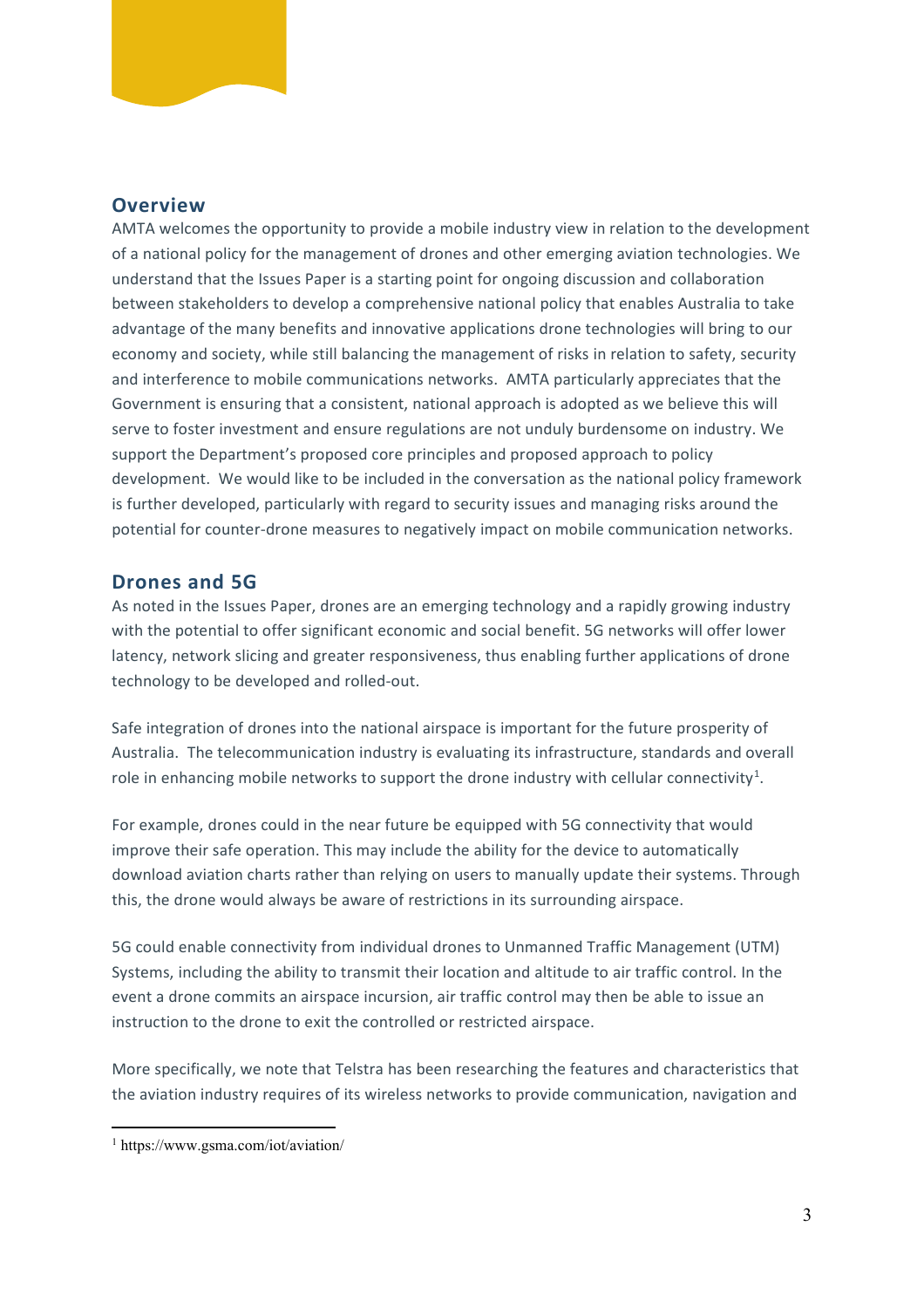surveillance to aircraft, including drones, recreational and general aviation operating in the currently unmanaged lower altitudes<sup>[2](#page-3-0)</sup>.

We also note that mobile carriers are making use of drones to inspect and maintain their cell towers, making these tasks both more efficient as well as safer for employees<sup>[3](#page-3-1)</sup>. The efficiencies introduced by using drone technology are especially important during times of natural disaster when re-establishing communication quickly is of vital importance for disaster recovery operations.

## **Security and Interference Issues**

While drone technology has many potential benefits for our society and economy, we note that there remains potential for misuse of drones, including malicious use.

Inadvertent misuse of drones can most likely be addressed by comprehensive education campaigns supported by a strong regulatory framework that includes effective tools of enforcement. We believe registration is one such tool that can be effectively used to ensure that drones are used safely and in accordance with community expectations and we note that CASA has recently introduced registration for commercial drone operations. While this is a step in the right direction, we believe over time drone registration should moves towards electronic registration. We see multiple benefits with e-registration, including:

- o easy identification of drones that are not registered;
- $\circ$  easy identification of drones that may be operating outside of standard operating conditions and providing visibility to authorities to the identity of the owner and potentially if they have permission to be operating in that area; and
- o allowing enforcement personnel to focus on craft and operators that are either not registered or not doing the right thing;

Electronic identification could be potentially provided either by localised transmission of the identification code or through mobile network connectivity if drones are equipped with SIM technology and cellular modems.

We note that there are interim arrangements are in place to facilitate use of counter-drone measures by law enforcement and national security agencies that would otherwise be prohibited

<span id="page-3-0"></span><sup>2</sup> https://www.gsma.com/iot/casestudies/telco-gsm-networks-for-low-altitude-airspace-management-telstra-drones-casestudy/

<span id="page-3-1"></span><sup>3</sup> https://informedinfrastructure.com/45504/cell-tower-inspection-and-maintenance-uav-reality-capture-and-digital-twinpilot-project-suggest-major-efficiency-gains/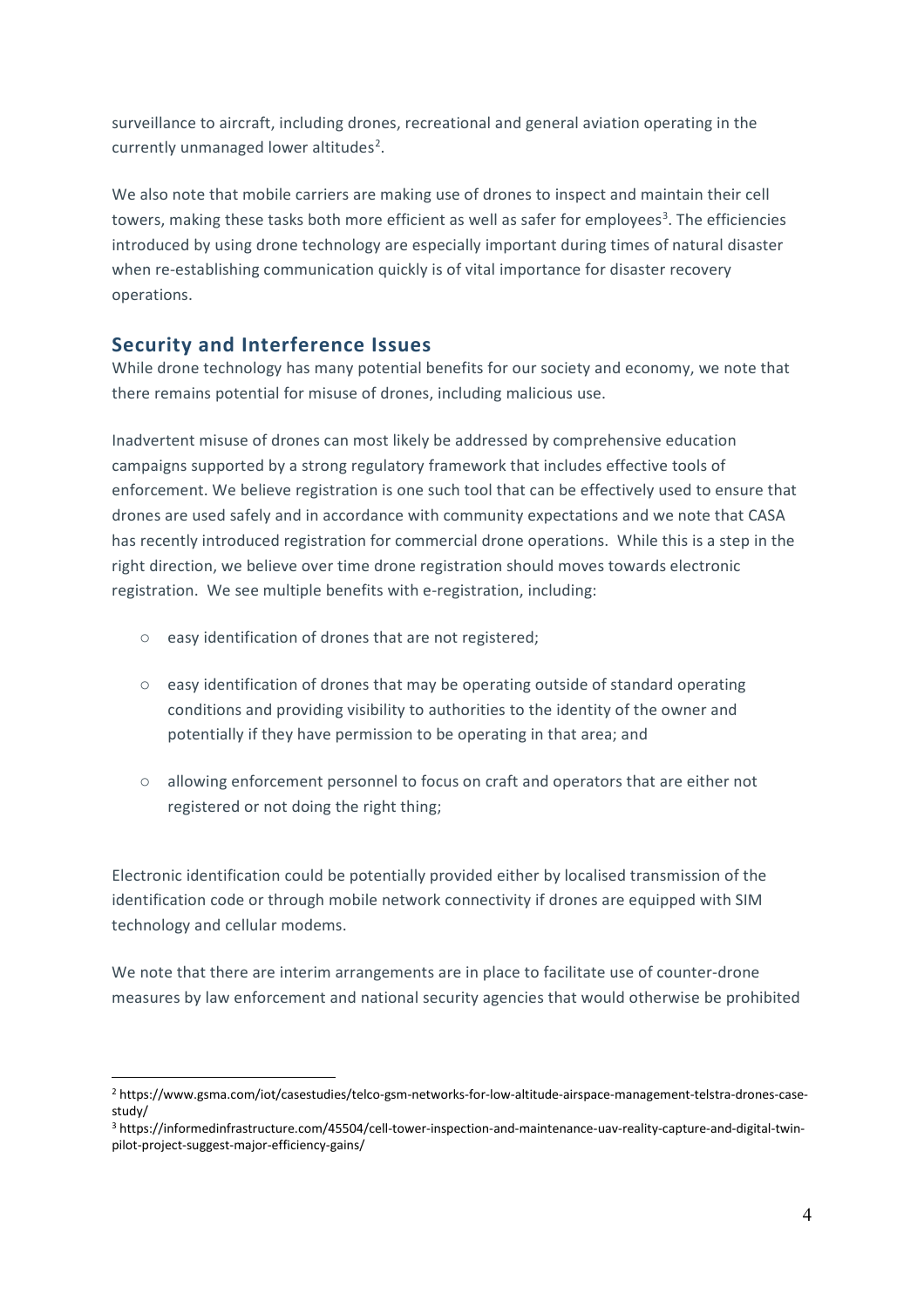under the *Radiocommunications Act 1992*, [4](#page-4-0) the *Civil Aviation Act 1998* as well as relevant State laws.

We strongly submit that a long-term approach to managing the risks associated with malicious drone use and the deployment of counter-drone measures is needed. To this end, we agree with the Department's view that "it is necessary the regulatory framework supports actions required to address malicious drone use" (p.30). However, in our view such an approach must take into consideration the risk of interference to mobile communication networks.

Mobile communications networks are fundamental to delivering connectivity to the community, businesses and industry. Connectivity is an enabling force in our economy and society, driving productivity and innovation. Mobile networks are also critical to ensuring public safety through the provision of services including Triple Zero.

The use of counter-drone measures must always be proportionate to the threat to public safety and balanced against the need to avoid interference to mobile networks, noting the critical role networks play in ensuring public safety, particularly during times of emergencies, natural disasters and other crises.

We urge that other types of counter-measures such as UTM, geofencing, drone registration and remote identification, should be closely investigated and that the deployment of countermeasures that cause interference to networks should only be used as a last possible recourse.

We agree with the proposed criteria to be included in a policy framework for drone security outlined in the issues paper (at page 33). AMTA, would also add that the mobile industry, as well as the Australian Communications & Media Authority, should be included as stakeholders in the further consideration and development of this policy framework.

### **Spectrum for Drones**

AMTA notes that currently drones use unlicensed spectrum, however as this is both a rapidly growing industry and developing technology, and since some commercial drone operators have expressed a desire for dedicated spectrum, it would be prudent for the Australian Communications & Media Authority, as the agency responsible for spectrum management and planning, to consider the options for allocating spectrum for this particular usage. Any such allocation should be considered in the context of international spectrum allocations so that harmonisation can be achieved and will require consultation with a wide range of stakeholders via the ACMA's Five Year Spectrum Outlook.

<span id="page-4-0"></span><sup>4</sup> We note that the Radiocommunications Bill 2020 will likely replace the current Act before the end of 2020, but this will not have material impact on the prohibition of the use of such devices.